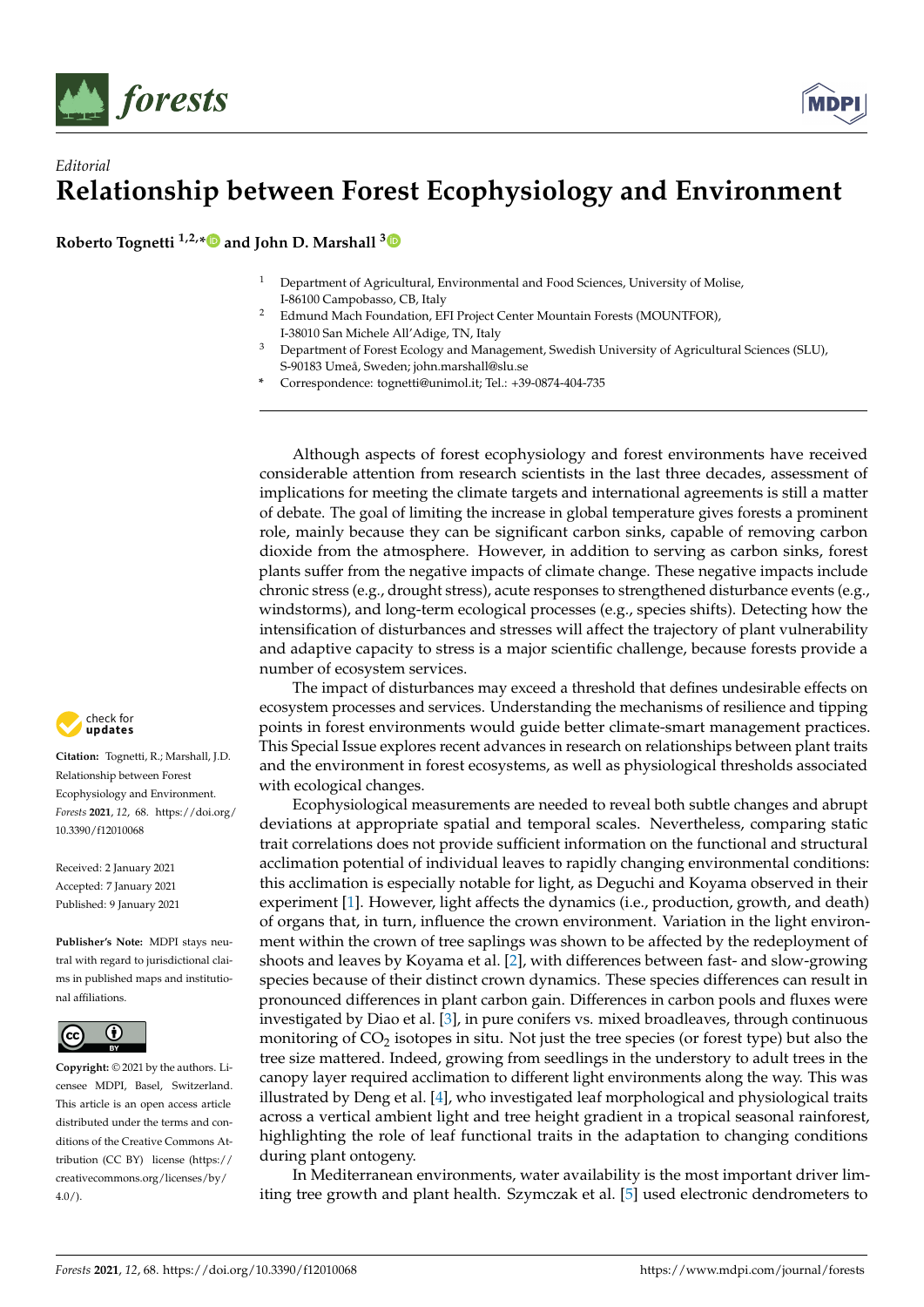analyze the responses of two native pine species to drought and precipitation events, observing different adaptation strategies to deal with the Mediterranean precipitation regime. Plants have developed different adaptation strategies to cope with abiotic stresses, and the response mechanism is regulated by multiple signaling pathways. Han et al. [\[6\]](#page-2-5) examined transcription factors and their role in the interaction of these signaling pathways, particularly in response to cold and salt stress. Among functional traits, wood density is directly associated with mechanical support, carbon and nutrient storage, drought tolerance, water transport, and pathogen defense. Nelson et al. [\[7\]](#page-2-6) tested whether canopy structure, climatic niche, geofloristic history, and habitat specialization related to wood density variation among members of a regional woody plant community in Mediterranean climatic conditions; their findings challenge classic assumptions about the adaptive significance of high wood density as a drought tolerance trait.

Increasing nitrogen deposition adds to warming temperature as a major driver, affecting the carbon sequestration potential, productivity, and water-use efficiency of forests. Giammarchi et al. [\[8\]](#page-2-7) reported on long-term, manipulative experiments to improve the understanding of the carbon sequestration and mitigation ability of forests in response to increased nitrogen deposition. Atmospheric pollution (e.g., nitrogen oxides) adds to warming temperature in affecting plant metabolism and growth, the consequence being negative above certain thresholds. Wang et al. [\[9\]](#page-2-8) fumigated leaves of an important agroforestry tree with nitrogen oxides and assessed the impact on nitrogen metabolism and photosynthetic efficiency, concluding that at a low concentration of fumigant, nitrogen oxides can be absorbed by leaves, protecting the photosynthetic apparatus and reducing the haze effect.

Regardless of environmental stress, forests are expected to deliver a number of functions and services, and mixed forests are considered more resistant to disturbances than pure stands. Russo et al. [\[10\]](#page-2-9) found that mixed conifer and broadleaf forest stands had higher stand productivity and improved wood quality in comparison with corresponding monocultures, in a Mediterranean setting. In agroforestry systems, in addition to environmental disturbance, autotoxicity may strongly affect natural regeneration. Huang et al. [\[11\]](#page-2-10) conducted an experiment on seedling growth, with different concentration gradients, using associated aqueous litter extracts, and concluded that autotoxicity inhibited seedling growth and natural regeneration of the studied tree species.

Warmer and drier environmental conditions will also affect future boreal and mountain forests, with an impact on photosynthetic rate and plant productivity. Ruiz-Pérez et al. [\[12\]](#page-2-11) applied a mechanistic model of energy and mass transfer in the soil–plant–atmosphere continuum to explore the role of plant traits and projected environmental conditions on leaf temperature and photosynthetic rate, suggesting that trait selection should consider specifically the warmest period within the growing season. Understanding the responses of mature trees to global change is fundamental for predicting the potential or limitation of forest productivity. Liu et al. [\[13\]](#page-2-12) used elevation gradients as proxy for changes in environmental factors to test whether the responses of carbon assimilation and nutrient allocation to environmental changes vary with tree ontogeny and leaf habit, noticing that young trees perform similarly to adult individuals. Stable isotope techniques provide insights into plant responses to environmental factors, notably leaf gas exchange and water use efficiency, though variation during plant development stages warrants further investigation. Li et al. [\[14\]](#page-2-13) tested whether the  $\delta^{13}C$  and  $\delta^{15}N$  signature changed with leaf or tree age in a mountain conifer and identified that leaf age compared to tree age plays a dominant role, with leaf nitrogen concentration also being an important determinant.

The effect of disturbance on reproductive biology is particularly critical for endangered plant species with small population size and low genetic diversity. Zhang et al. [\[15\]](#page-2-14) conducted field fixed-point observations and laboratory experiments to study the reproductive system and seed germination of an endangered plant species with an extremely small population, in a tropical setting, concluding that this population can be expanded through indoor seedling breeding for salinity resistance.